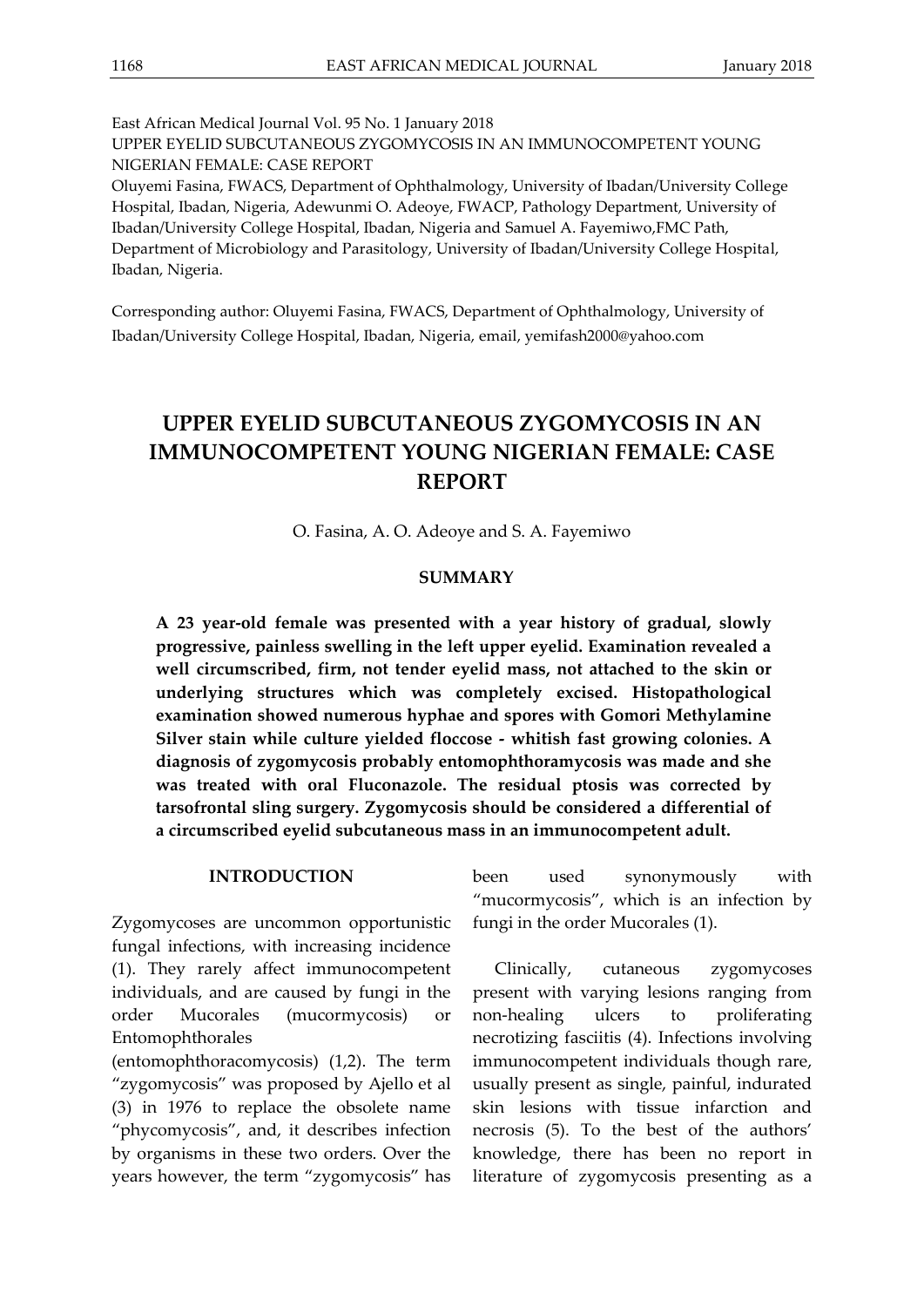circumscribed subcutaneous mass, hence, this report of an unusual presentation of an uncommon fungal infection in a young, immunocompetent Nigerian female.

### **CASE REPORT**

A 23 year-old female student was presented to the Eye Clinic with a year history of gradual, slowly progressive, painless swelling in the left upper lid. No antecedent history of trauma, or work in an agricultural set up. There was no associated bleeding, ulceration, or visual symptoms. She had no systemic disease.

Examination revealed a healthy lady with visual acuity 6/5 each eye, left upper eyelid mass (about 8 x 6 x 4 cm), well circumscribed, firm, not tender, and not attached to skin or underlying structures. There was mechanical ptosis, however, ocular motility was full and the posterior segment was normal. Computed tomography showed a well circumscribed non-enhancing subcutaneous mass on the

left upper eyelid (Figure 1). The right eye was essentially normal.

**Figure 1 Clinical picture of the patient showing the well circumscribed subcutaneous mass**



She underwent complete excision of the mass (Figure 2a and 2b), but defaulted from follow-up for 11 months due to socioeconomic reasons. She re-presented a year later with a recurrent mass in the same location, and, a repeat surgical excision was indicated due to its increasing size.

**Figure 2a Clinical picture of the mass intraoperatively during surgical excision**



**Figure 2b Clinical picture of the completely excised mass**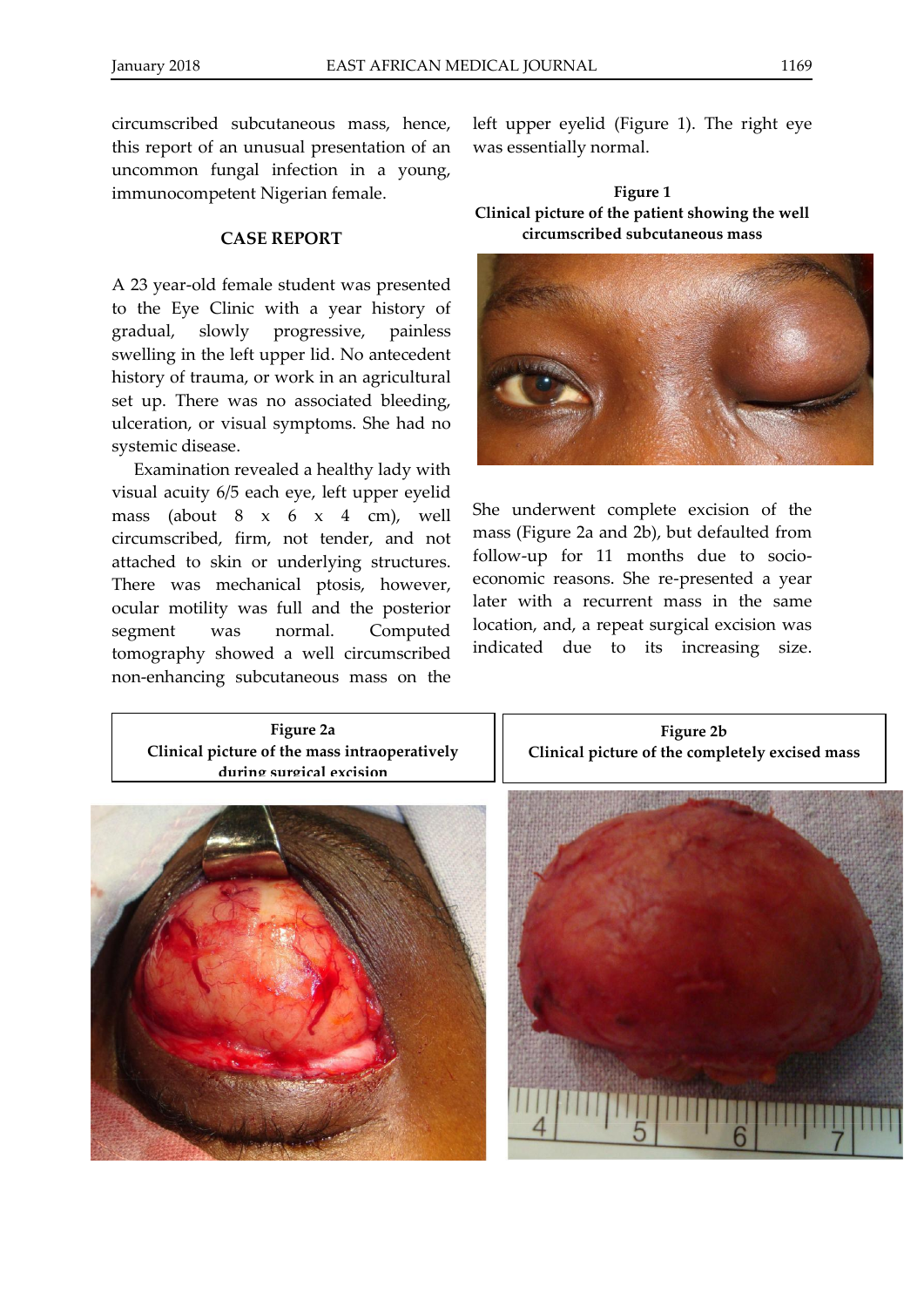Histopathological examinations of the specimens showed numerous non-caseating granulomas with foreign body type and multinucleated giant cells (Figure 3). Numerous hyphae and spores were identified with Gomori Methylamine Silver stain (Figure 4). Lactophenol Blue stain of the specimen could not be done. Microscopic demonstration of the specimen showed characteristic non-septate hyphae while culture of the biopsy specimen after direct inoculation onto the Sabouraud dextrose agar yielded whitish fast growing colonies.

## **Figure 3**

## **Photomicrograph showing: a. Diffuse non-caseating granulomas with a sprinkling of neutrophil polymorphs at X40 b. Non-caseating granulomas at X40 c. Non-caseating granulomas at X100 d. Fungal hyphae are apparent at high power X400 No invasion of blood vessels was observed in any of the sections**

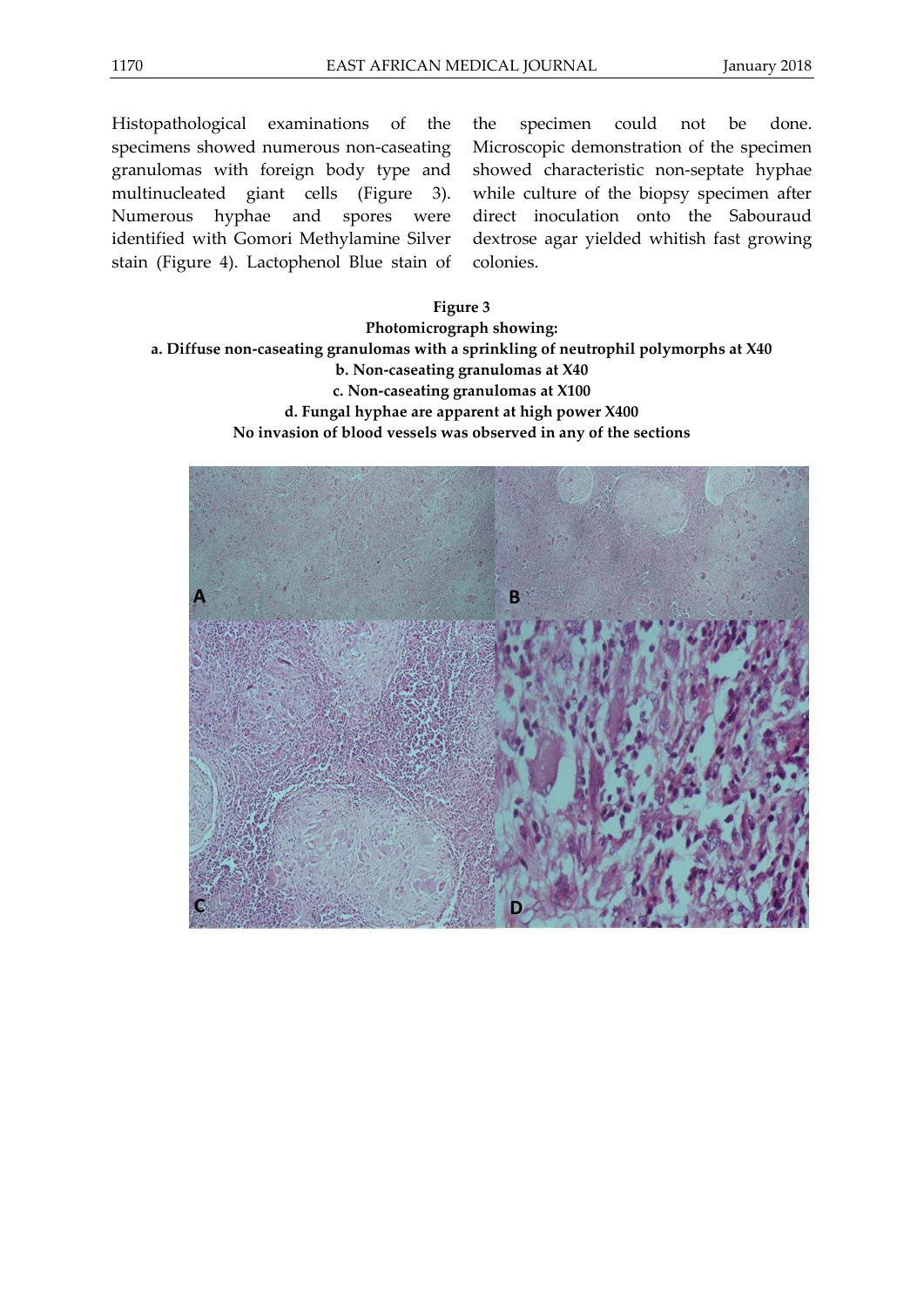**Figure 4 Photomicrograph showing: a. Fungal hyphae in the excised mass, PAS, X400 b. Branching and non-branching hyphae, PAS, X400 c. and d. Hyphae and spore within multinucleated giant cells, GMS, X100**



Based on the clinical, histopathological, and microbiological findings, a diagnosis of zygomycosis, probably entomophthoramycosis was made. She was treated with oral Fluconazole for eight weeks and fared well with treatment. However, severe ptosis with poor levator

palpebral superioris action persisted (Figure 5a). She subsequently had ptosis correction with tarsofrontal sling 18 months after completing the antifungal medication with satisfactory outcome (Figure 5b). She has remained free of disease after 24 months of follow-up.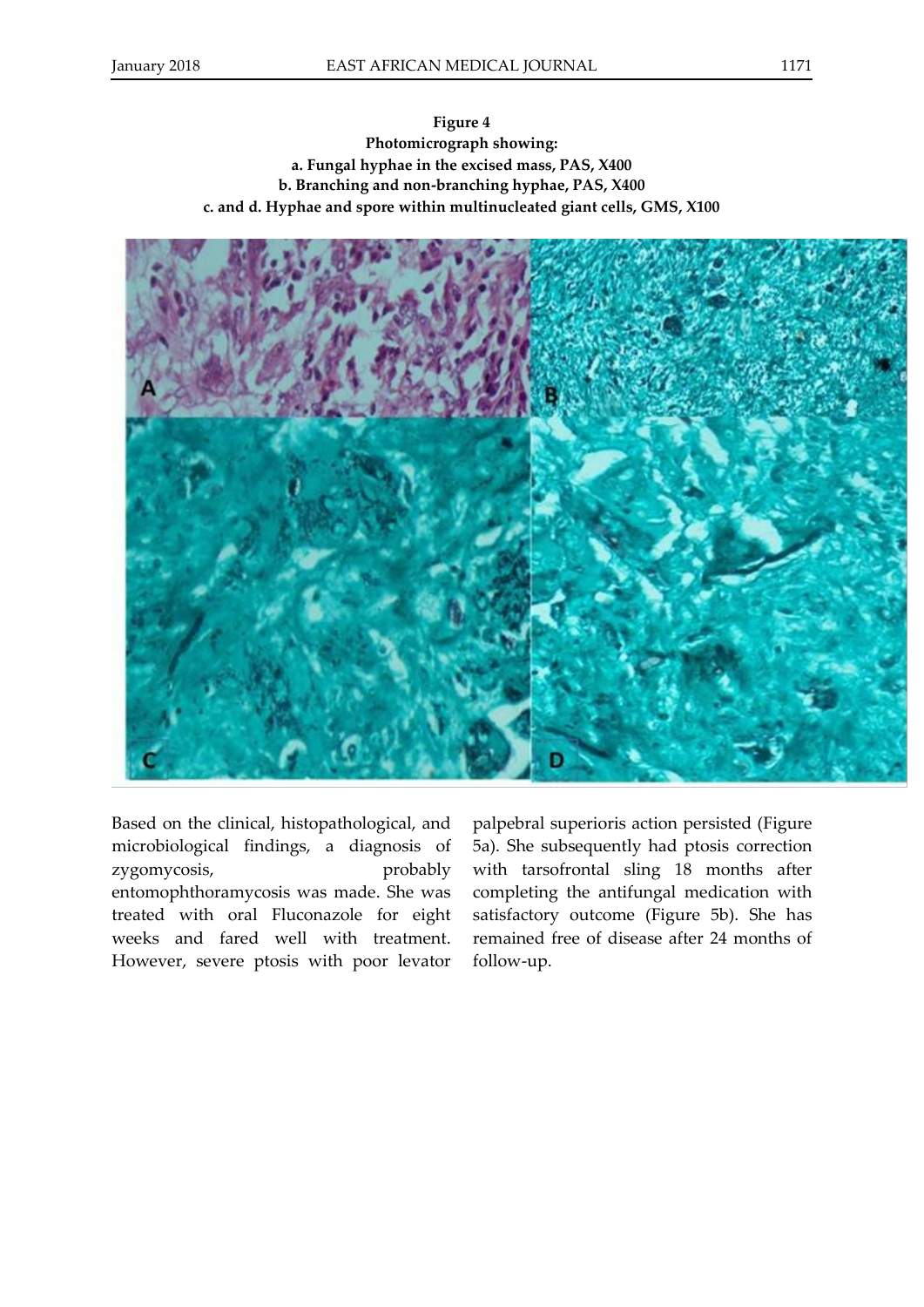## **Figure 5a**

## **Clinical picture of the patient after second surgical excision with left severe ptosis**



**Figure 5b Clinical picture of the patient after ptosis surgical correction by tarsofrontal sling**



### **DISCUSSION**

Cutaneous mucormycosis occasionally affects immunocompetent individuals and trauma is the commonest predisposing factor (2). Inoculation through surgical wound sites and sites of insertion of intravenous catheters as nosocomial infections had also been documented (6). Although the predisposing etiologic factor of the infection in our patient is unknown, the presumed mode of infection could have

been direct inoculation through a minor skin abrasion, the organism being ubiquitously present in the soil and environment (7), which serve as its natural habitat and reservoir (7,8).

Cutaneous mucormycosis commonly presents as non-healing ulcers and necrotizing fasciitis (4) and, the risk of developing uncontrolled necrosis is said to be related to the size of the injury, degree of contamination, and the length of contact period (7).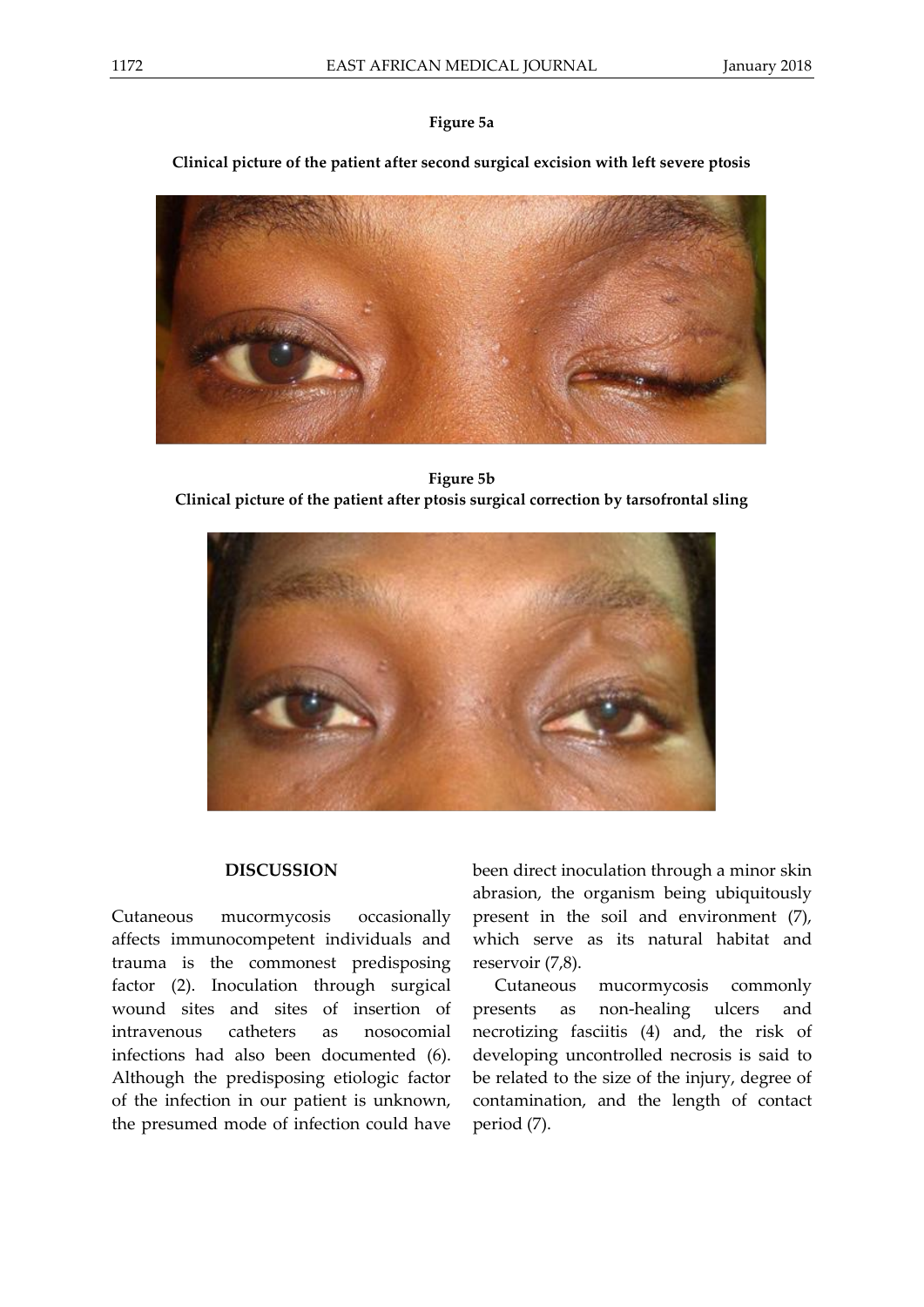Presentation as firm, well circumscribed, subcutaneous mass as it occurred in our patient is unusual, but might be due to her being immunocompetent with no obvious predisposing risk factors such as trauma, thus, suggesting limited contamination with the organism.

The organisms in the two orders causing zygomycosis have dissimilar ecologic, morphologic, epidemiologic and clinicopathologic characteristics, with Mucorales having a worldwide distribution while Entomophthorales are distributed mostly in the tropical and subtropical regions (9,10). Morphologically, pathogenic Mucorales fungi generally produce numerous asexual spores within the sporangium, while pathogenic Entomophthorales produce a single conidium on each conidiophore (9). Also, pathogenic species of Mucorales primarily affect immunocompromised individuals causing acute angio-invasive infections whereas Entomophthorales cause chronic subcutaneous infections in immunocompetent individuals (9). However, there is a great overlap in the clinicopathologic manifestations of atypical infections by organisms in these orders, hence, the inclusive name "zygomycosis" for cases with indistinct clinicopathologic manifestations, and unavailable culture studies (1). Specific organism identification in our patient was difficult as we could not carry out molecular sequencing and Lactophenol Blue stain of the excised tissue. Another challenge encountered in her management was socio-economic, leading to abandonment of treatment after the first surgical excision with subsequent recurrence. A second surgical excision was thus necessitated.

In conclusion, we have reported an unusual presentation of a localized subcutaneous fungal lesion involving the upper eyelid of an immunocompetent Nigerian female, successfully managed by surgical excision, medical treatment, and ptosis surgery. Cutaneous zygomycosis is uncommon, and presentation as a well circumscribed, painless, subcutaneous eyelid mass is unusual, but this should be considered a differential in immunocompetent individuals.

## **REFERENCES**

1. Kwon-Chung, K.J. Taxonomy of Fungi

Causing Mucormycosis and Entomophthoramycosis (Zygomycosis) and Nomenclature of the Disease: Molecular Mycologic Perspectives. Clin. Infect. Dis. 2012; 54(S1):S8-15

2. Mikesch, J., Rudat, A., Zuhlsdorf, M., Berdel, W.E. and Mesters, R. Subcutaneous Zygomycosis in Neutropenia. J. Clin.Oncol. 2007; 25:4844-50

3. Ajello, L., Dean, D. F. and Irwin, R. S. The zygomy ceteSaksenaeavasiformis as a pathogen of humans with a critical review of the etiology of zygomycosis. Mycologia. 1976; 68:52- 62

4. Thami, G.P., Kaur, S., Bawa, A.S., Chander, J., Mohan, H. and Bedi, M.S. Postsurgical zygomycoticnecrotising subcutaneous infection caused by Absidiacorymbifera. Clin. Exp.Dermatol. 2003; 28:251-3

5. Greenberg, R.N., Scott, L.J., Vaughn, H.H. and Ribes, J.A. Zygomycosis (mucormycosis): Emerging clinical importance and new treatments. Curr.Opin. Infect. Dis. 2004; 17:517-25

6. Chayakulkeeree, M., Ghannoum, M.A. and Perfect, J.R. Zygomycosis: the re-emerging fungal infection. Eur. J. Clin. Microbiol.Infec. Dis. 2006; 25:215-29

7.Bibashi, E., de Hoog, G.S., Pavlidis, T.E., Symeonidis, N., Sakantamis, A. and Walther, G. Wound infection caused by Lichtheimiaramosa due to a car accident. Med. Mycol.Cas Rep. 2013; 2:7-10

8. Sugar, A.M. Mucormycosis. Clin. Infect. Dis. 1992; 14:S126-9

9. Kwon-Chung, K.J., Bennett, J.E. Medical Mycology. 2nd ed. Philadelphia: Lea &Febiger; 1992